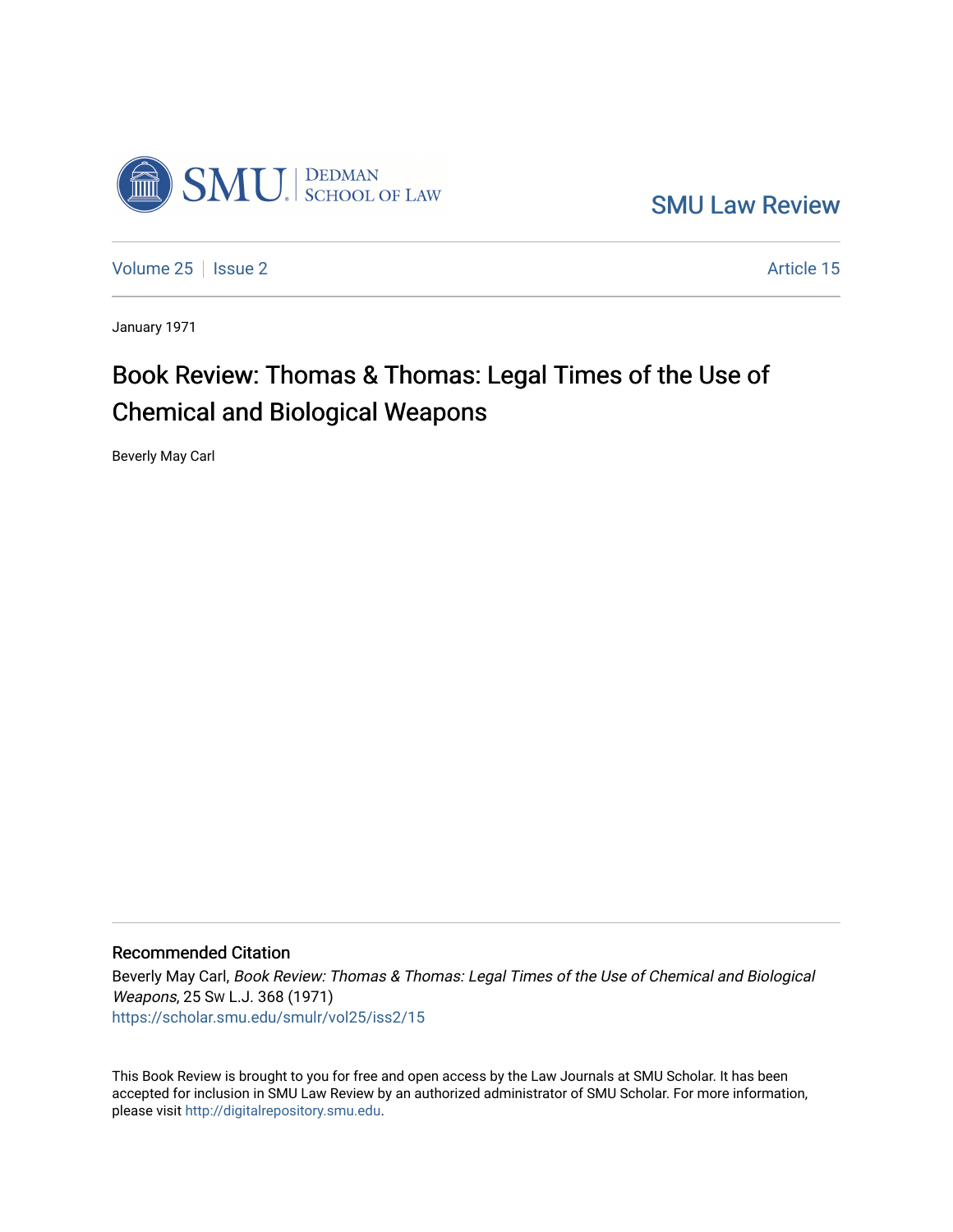## **BOOK REVIEW**

#### **LEGAL** LIMITS **ON** THE **USE** OF CHEMICAL **AND** BIOLOGICAL **WEAPONS. By ANN VAN WYNEN THOMAS & A. J. THOMAS, JR.** Dallas, Texas: Southern Methodist University Press. **1970. Pp. 332.** Index. **\$10.00.**

**A** profusion of recent headlines on the use or potential use of chemical and biological (CB) weapons makes the appearance of this book at this time particularly appropriate. In December **1970,** the American Association for the Advancement of Science reported that defoliants had killed one fifth of Vietnam's mangrove forest, deprived **600,000** people in one area of their normal food supplies, and possibly resulted in an increase in birth defects among Vietnamese children. These scientists further asserted that some unknown factor has prevented vegetation from returning to the defoliated areas.<sup>1</sup> Earlier that same month the United States Department of State said it had indications that Portugal was using herbicides to destroy food crops raised **by** the rebels in Angola.' Also in December, the United States Army announced plans to destroy its stocks of biological and toxic weapons, in accordance with the pledges made **by** President Nixon almost a year previously.' Meanwhile, international pressures have forced the United States Army to start removing its stockpile of lethal gases from Okinawa. Original plans to move them to Oregon had to be cancelled when the residents of that state made it clear they too objected to their territory being the repository of this material.'

Concurrently with these events have come various claims and counterclaims as to the legality under international law of the use or potential use of such weapons. In August **1970,** the White House sent the **1925** Geneva Protocol, banning the use of **CB** weapons, to the Senate for ratification. The executive branch would like to be able to tell the Senate that this Protocol does not cover the use of herbicides and tear gas-employed **by** the United States in great quantities in Vietnam.! But the previous December, the United Nations General Assembly had overwhelmingly approved a report of the Secretary General which included tear gas and herbicides within the chemicals proscribed **by** that Protocol.

<sup>&#</sup>x27;N.Y. Times, Dec. **30, 1970,** at **1,** col. **1.**

*<sup>2</sup>Id.,* Dec. **9, 1970,** at 24, col. **3.**

*<sup>3</sup> Id.,* **Nov. 10, 1970,** at **5,** col. **3;** *id.,* Dec. **19, 1970,** at **1,** col. **1.** *4Id.,* Dec. *5,* **1970,** at **12,** col. **3.**

*<sup>&#</sup>x27;Id.,* **Nov. 10, 1970,** at **5,** col. **3;** *id.,* **Dec.** *19,* **1970, at 1, col. 1. The view of the United** States on this subject may well have been different at an earlier time. On pages **100** and 102 of their book, the Thomases point **out** that the official representative of the United States at the **1933** wars, including tear gas, were prohibited as long as it was accepted that tear gas could be lawfully used for internal police purposes. *<sup>6</sup>*The Secretary General on July **1, 1969,** submitted to the General Assembly his report on CB

weapons affirming that the prohibition contained in the Geneva Protocol applies to the use in war of "all chemical, bacteriological and biological agents (including tear gas and other harassing<br>agents) . . . ." 6 U.N. CHRON., July 1969, No. 7, at 65 (emphasis added).<br>On December 16, 1969, the General Assembly unanimous

<sup>&</sup>quot;the report of the Secretary General as an *authoritative statement* on chemical and **. . .** bacteriological weapons." **G.A.** Res. **2603(B),** 24 **U.N.** GAOR Supp. **30,** at **17, U.N.** Doc. **A/7630**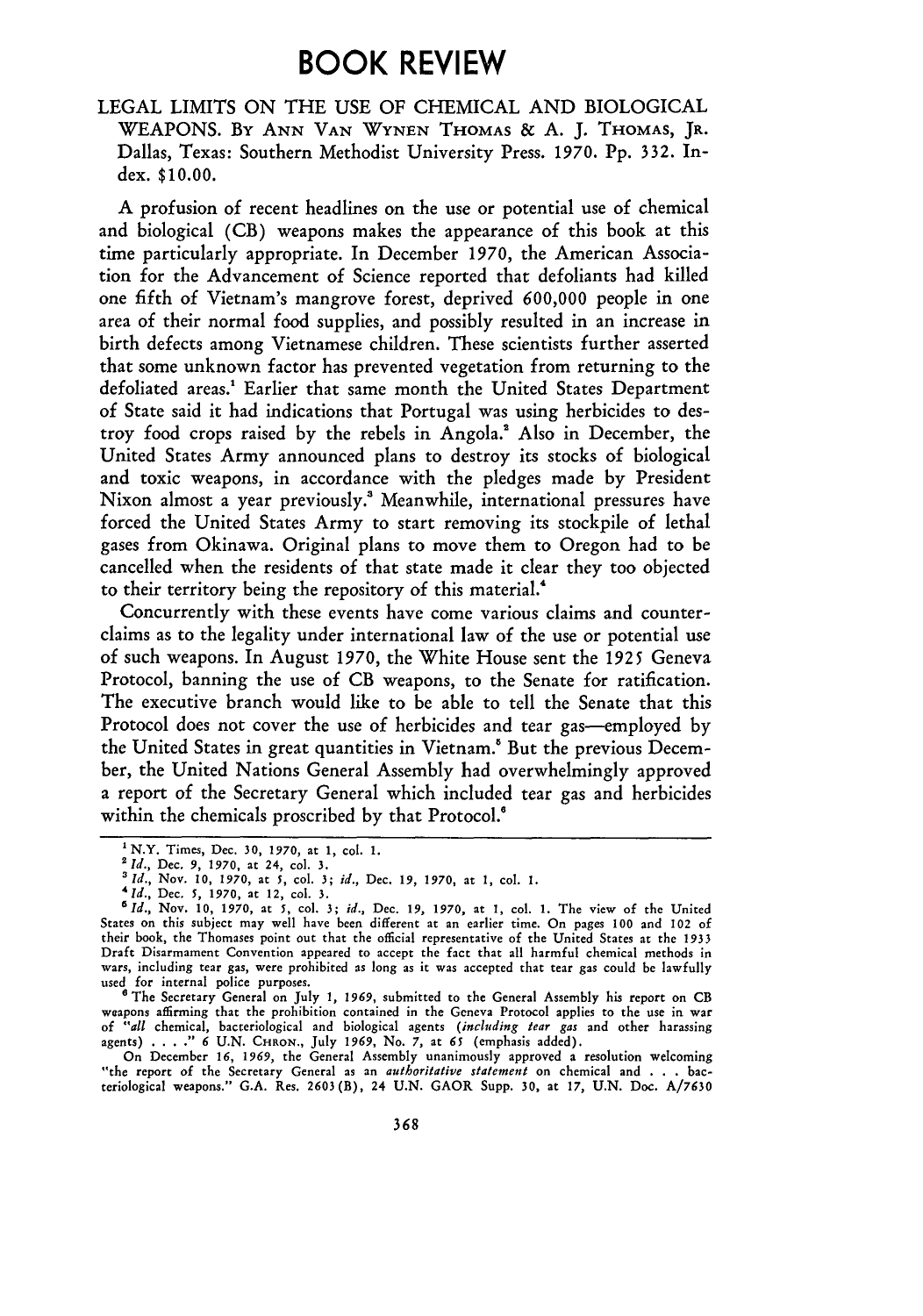The United States subscribed to the Hague Convention of **1907** which prohibits the use of "poison or poisoned weapons."' Rule **37** of the United States Army Field Manual declares that the antipoison proviso does not apply to the use of chemical agents "to destroy crops intended solely for consumption by the armed forces (if that fact can be determined)."' Now the charge has been made that no such determination was or could have been made in Vietnam and that the Americans responsible for the defoliation knew they could not limit their plant destruction so that no civilians would be denied crops. In short, the United States stands accused of violating the Hague Convention of **1907.9**

The confusion demonstrated by the foregoing examples calls for a concrete answer to the question: What exactly are the international legal limits on the use of **CB** weapons? Under a grant from the United States Arms Control and Disarmament Agency, the Thomases, in this critical analysis of the existing prescriptions, have created an indispensable guide for the statesman, journalist, or scholar endeavoring to find his way through the maze of treaties and treatises, claims and counterclaims, and practices and precedents on **CB** weapons. Anyone interested in formulating new rules or conventions in this field should look upon this work as his basic handbook on the law and the facts.

The non-lawyer need not shy away for fear of encountering gobbledegook, comprehensible only to the initiated of the legal profession. This husband-and-wife team has mastered the art of writing English--that kind of direct, clear prose easily grasped by the intelligent layman. Whether describing the mysterious creation of something called "customary international law" or detailing the technical complexities of "blood agents," psychotomimetic drugs, and psittacosis viruses, these writers never lose their sensitivity to the reader's need to understand.

The book opens with a careful delineation of the scientific facts behind CB weapons-the variety of substances available; the precise way in which each one operates in the target human, animal, or plant; the methods as well as the problems of distribution; and both the short-term and longrange effects. The physical and political factors governing the use of such substances are also set forth. The impact on the reader of this step-by-step build up of the technological facts is one of pure horror as he becomes fully aware of the multitude of ways in which mankind can render this planet uninhabitable.

*<sup>(1969);</sup>* **U.N.** Office of Public Information, *Resolutions of Legal Interest Adopted by the General Assembly at Its 24th Session,* U.N. Doc. 70-01700, at 28 (1969) (emphasis added).

That same day, the General Assembly declared as contrary to the Geneva Protocol *"any* chemical agents of warfare . . . which might be employed because of their direct toxic effects on man,<br>animals or plants . . . ." G.A. Res. 2603(A), 24 U.N. GAOR Supp. 30, at 16, U.N. Doc.<br>A/7630 (1969) (emphasis added). The v United States was one of the three nations voting against this **portion of** the resolution. **U.N.** Office of Public Information, *supra,* at 24. **" A.** VAN **WYNEN THOMAS &** A.J. **THOMAS,** JR., **LEGAL** LIMITS **ON** THE USE *OF* CHEMICAL

**AND BIOLOGICAL** WEAPONS 49 **(1970).** *sId.* at 53-54, citing U.S. DEPT. **OF** THE ARMY **FIELD MANUAL,** 27-10, THE **LAW** OF **LAND WARFARE 18 (1956).**

**<sup>9</sup>** Lewis, *Poison Is Good for You,* N.Y. Times, Jan. *16, 1971,* at 29, col. **1.**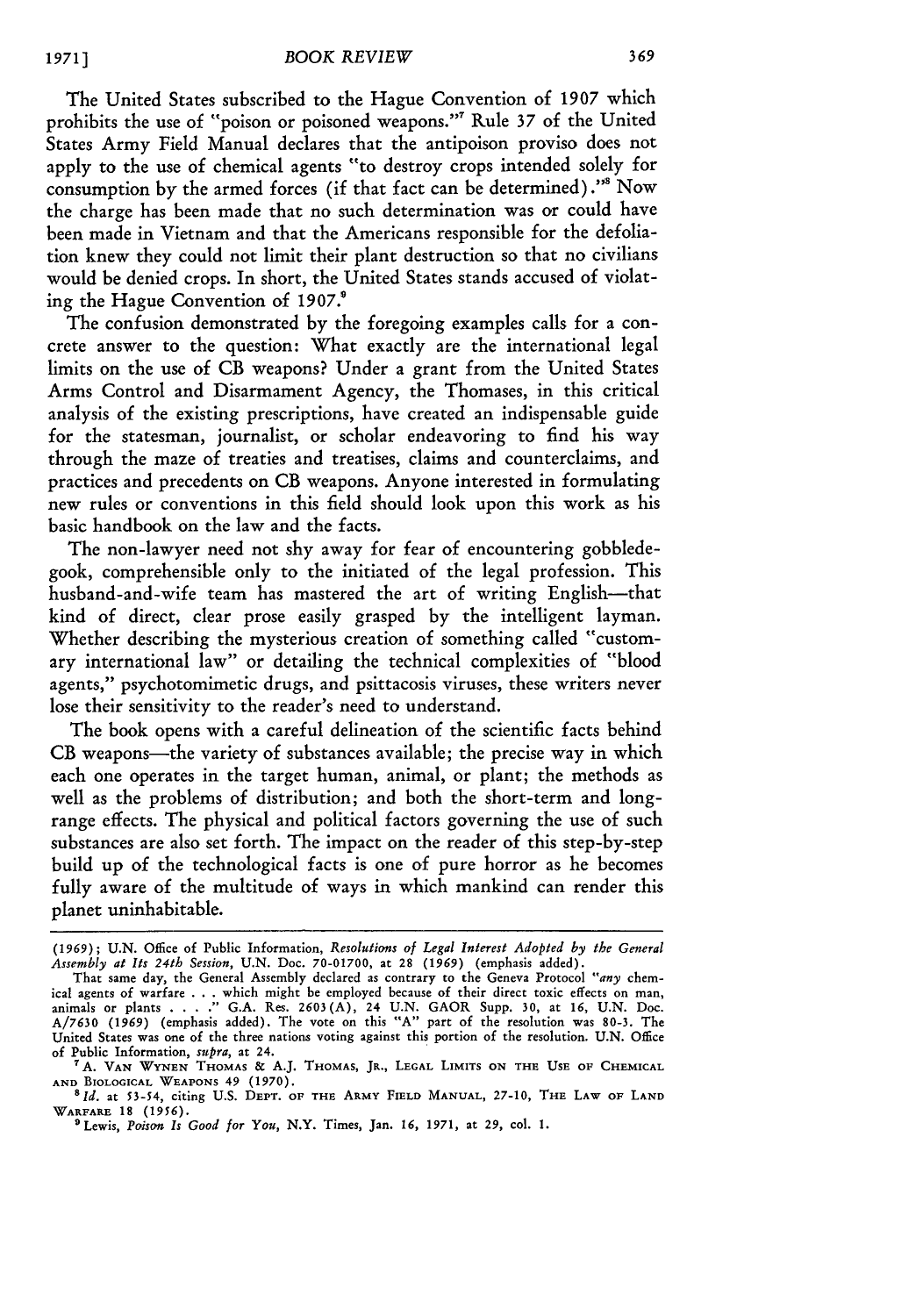In searching for the international prescriptions on CB weapons, the book basically follows the scheme set forth in article 38 of the Statute of the International Court of Justice for the sources of international law: (1) international conventions, (2) international custom, (3) the general principles of law recognized by civilized nations, and (4) judicial decisions and scholarly publications.

The exploration of the first source, conventions, offers little in the way of reassurance. The wording of the Hague Gas Declaration of 1899 is "so restrictive . . **.**that it has been of little usefulness as a ban on gas weapons."'0 Likewise, the Hague Convention of 1907 has been "subject to so many differences of opinion among legal authorities.., that it becomes impossible to point with any certainty to its relevance as to any prohibitory effect in the chemical-biological field.""

Although the major treaty in the field, the Geneva Protocol, was ratified by a number of states, a great many of them ratified it with reservations.<sup>12</sup> The legal status of the Protocol as between such states and the nations which ratified without reservations is quite hazy. Moreover, two major powers-the United States and Japan-have not ratified it.

In examining the second source, customary international law, the Thomases undertake a complete review of past experience-from the first widespread use of chemical weapons by the Germans in World War I to the use of "temporarily disabling" agents by the United States in Vietnam. This study of what states have actually done in practice and what they have said about the obligations imposed on them by international law leads to a conclusion little more sanguine than that in the treaty analysis. There may be a "binding customary norm prohibiting at least the first use of the lethal or seriously injurious types of chemical agents,"<sup>13</sup> but the authors are not even sure this rule would stand up in a case where such weapons might be considered decisive. The situation on biological weapons is equally unclear. This dearth of universally accepted rules is essentially confirmed by the authors' analysis of the remaining sources of international law.

Fortunately, these writers have not been taken in by the commonly held view that somehow all CB weapons are per se more inhumane than all other kinds of weapons. They nicely balance the principles of "military necessity" and minimum destruction of human values. They ask the right questions; for example: does the use of a particular CB weapon cause greater or lesser suffering than, say, saturation bombing of cities? Correctly, they point out the inapplicability of many of the traditional laws of warfare to both of those modern developments--- the total war and the guerrilla war.

As realistic as they are humanitarian, the Thomases fully appreciate the role of CB weapons within the larger context of international power politics. Nonetheless, with that hope which springs eternal in the human

370

I0TmOMAS **& THOMAS,** supra **note 7,** at **57.**

**it ld.** *"2 Id.* at **80-84.**

*<sup>&#</sup>x27; 3 Id.* at **185.**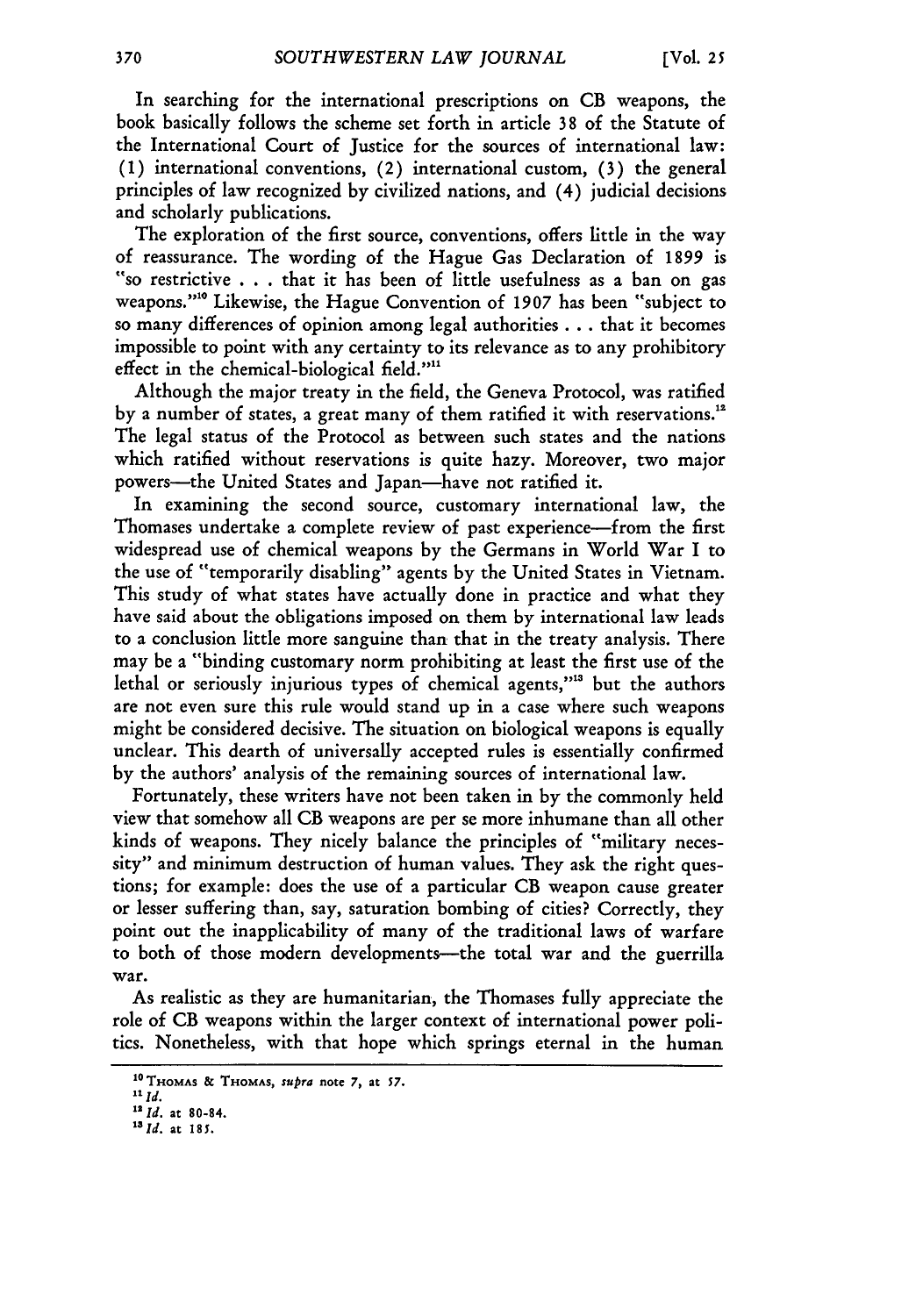breast, they end **by** calling for an international agreement to "prohibit the possession, manufacture, and use of lethal or seriously injurious chemical and biological weapons"<sup>14</sup> as at least one step toward preventing worldwide destruction.<sup>15</sup>

*Beverly May Carl\**

*<sup>14</sup>id.* at **2\$0.**

<sup>&</sup>lt;sup>15</sup> This book does have one annoying defect, probably chargeable more to the publisher than to the authors. As is unfortunately the case with so many scholarly works, the footnotes are placed in the back of the book instead of on the same page as the accompanying text, and the enumeration starts anew with each chapter. This forces the researcher who wishes to read a note first to check the number of the chapter in which the textual reference appears, and then to flip through the notes in the back until he finds the corresponding chapter heading-and at the same time remember the number of the footnote for which he is hunting. This constant page turning is a minor, but persistent, nuisance. Printing footnotes on the same page as the text is doubtlessly the best alternative. **If** cost factors make this impossible, numbering the footnotes consecutively throughout the book, instead of starting over with each new chapter, would measurably simplify the **job** of the researcher. This comment, of course, partakes of nit-picking and, as such, is irrelevant to the book's over-all value.

**<sup>\*</sup>** B.S.L., J.D., University of Southern California; LL.M., Yale University. Associate Professor of Law, Southern Methodist University.